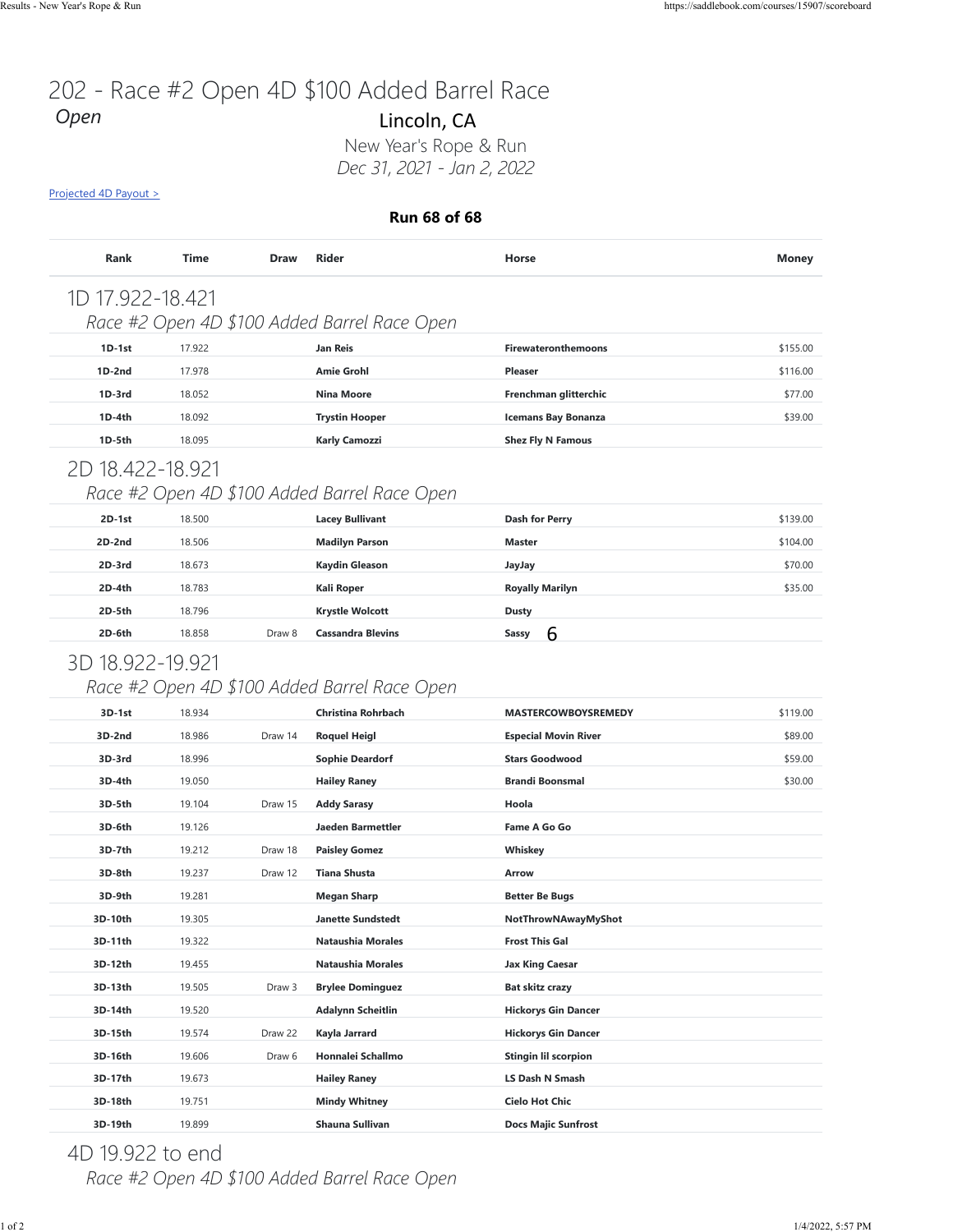| $4D-1st$           | 19.941           |         | <b>Ashley Hagens</b>                         | <b>Two Percent</b>                               | \$103.00 |
|--------------------|------------------|---------|----------------------------------------------|--------------------------------------------------|----------|
| 4D-2nd             | 19.978           |         | <b>Holly Petersen</b>                        | Pete                                             | \$77.00  |
| 4D-3rd             | 19.995           |         | <b>Sophie Deardorf</b>                       | <b>Ten Carats</b>                                | \$52.00  |
| 4D-4th             | 20.019           | Draw 10 | <b>Cadence Kurtz</b>                         | Coronas Jolla                                    | \$26.00  |
| 4D-5th             | 20.033           |         | <b>Krystle Wolcott</b>                       | <b>Hair Pin Gator</b>                            |          |
| 4D-6th             | 20.053           | Draw 17 | Victoria Rosa                                | Jigs                                             |          |
| 4D-7th             | 20.176           |         | <b>Krystle Wolcott</b>                       | Win Calls The Heart<br>Rooster Freckles Bar 5    |          |
| 4D-8th             | 20.196           |         | Jennifer Breiner                             |                                                  |          |
| 4D-9th             | 20.421           | Draw 1  | Victoria Rosa                                | <b>Blues Clues</b>                               |          |
| 4D-10th            | 20.493           | Draw 2  | <b>Claire Alred</b>                          | <b>Cricket</b>                                   |          |
| 4D-11th            | 20.656           | Draw 11 | <b>Gabriella Gregory</b>                     | Simon Sez So                                     |          |
| 4D-12th<br>4D-13th | 20.718<br>20.754 | Draw 4  | <b>Dianna Malley</b><br><b>Chloe Kent</b>    | <b>Tipsy</b><br>Cookie                           |          |
|                    |                  |         |                                              |                                                  |          |
| 4D-14th<br>4D-15th | 20.824<br>20.836 |         | <b>Betsy Theis</b><br><b>Vivian Guerrero</b> | <b>Buttermilk</b><br><b>KCS Easy Streak</b>      |          |
|                    | 20.914           | Draw 19 | Samantha Witkowski                           |                                                  |          |
| 4D-16th<br>4D-17th | 21.374           |         | <b>MORGAN GREEN</b>                          | <b>Six Moons Wrangler</b><br>SOFLYLUCKYFRENCHMAN |          |
| 4D-18th            | 21.957           |         | <b>Kendyl Knight</b>                         | Cinch                                            |          |
| 4D-19th            | 23.201           | Draw 5  | <b>Katie Polley</b>                          | <b>Shes A Classy Badger</b>                      |          |
| 4D-20th            | 23.727           |         | <b>Hawley Larrabure</b>                      | Lexy                                             |          |
|                    |                  |         |                                              |                                                  |          |
|                    |                  |         |                                              |                                                  |          |
|                    |                  |         |                                              |                                                  |          |
|                    |                  |         |                                              |                                                  |          |
|                    |                  |         |                                              |                                                  |          |
|                    |                  |         |                                              |                                                  |          |
|                    |                  |         |                                              |                                                  |          |
|                    |                  |         |                                              |                                                  |          |
|                    |                  |         |                                              |                                                  |          |
|                    |                  |         |                                              |                                                  |          |
|                    |                  |         |                                              |                                                  |          |
|                    |                  |         |                                              |                                                  |          |
|                    |                  |         |                                              |                                                  |          |
|                    |                  |         |                                              |                                                  |          |
|                    |                  |         |                                              |                                                  |          |
|                    |                  |         |                                              |                                                  |          |
|                    |                  |         |                                              |                                                  |          |
|                    |                  |         |                                              |                                                  |          |
|                    |                  |         |                                              |                                                  |          |
|                    |                  |         |                                              |                                                  |          |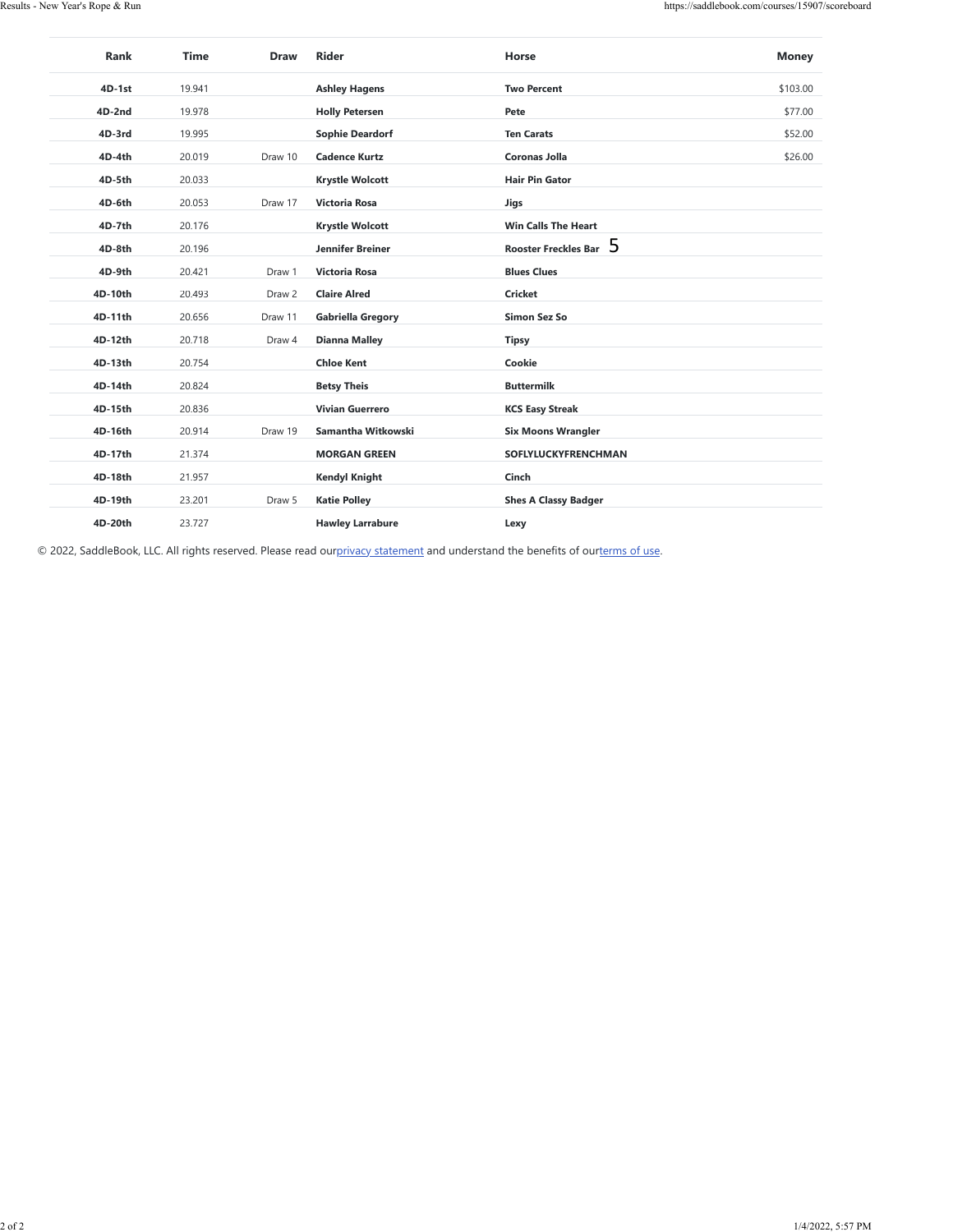## 202 - Race #2 Open 4D \$100 Added Barrel Race *Open*

New Year's Rope & Run *Dec 31, 2021 - Jan 2, 2022*

[Projected 4D Payout >](https://saddlebook.com/courses/15907/scoreboard?page=2#payout-projection-15907)

**Run 68 of 68**

| Rank             | Time   | <b>Draw</b> | Rider                                        | Horse                  | <b>Money</b> |
|------------------|--------|-------------|----------------------------------------------|------------------------|--------------|
| 4D 19.922 to end |        |             | Race #2 Open 4D \$100 Added Barrel Race Open |                        |              |
| 4D-21st          | 24.537 | Draw 13     | <b>Tamitha Chrisman</b>                      | <b>Pierre Guy</b>      |              |
| 4D-22nd          | 26.763 |             | <b>Alexis Yanez</b>                          | Twitch                 |              |
| 4D-23rd          | 27.158 |             | <b>Danielle Burnett</b>                      | <b>Boons Detonator</b> |              |

© 2022, SaddleBook, LLC. All rights reserved. Please read ou[rprivacy statement](https://saddlebook.com/privacy_policy) and understand the benefits of our[terms of use.](https://saddlebook.com/user_agreement)